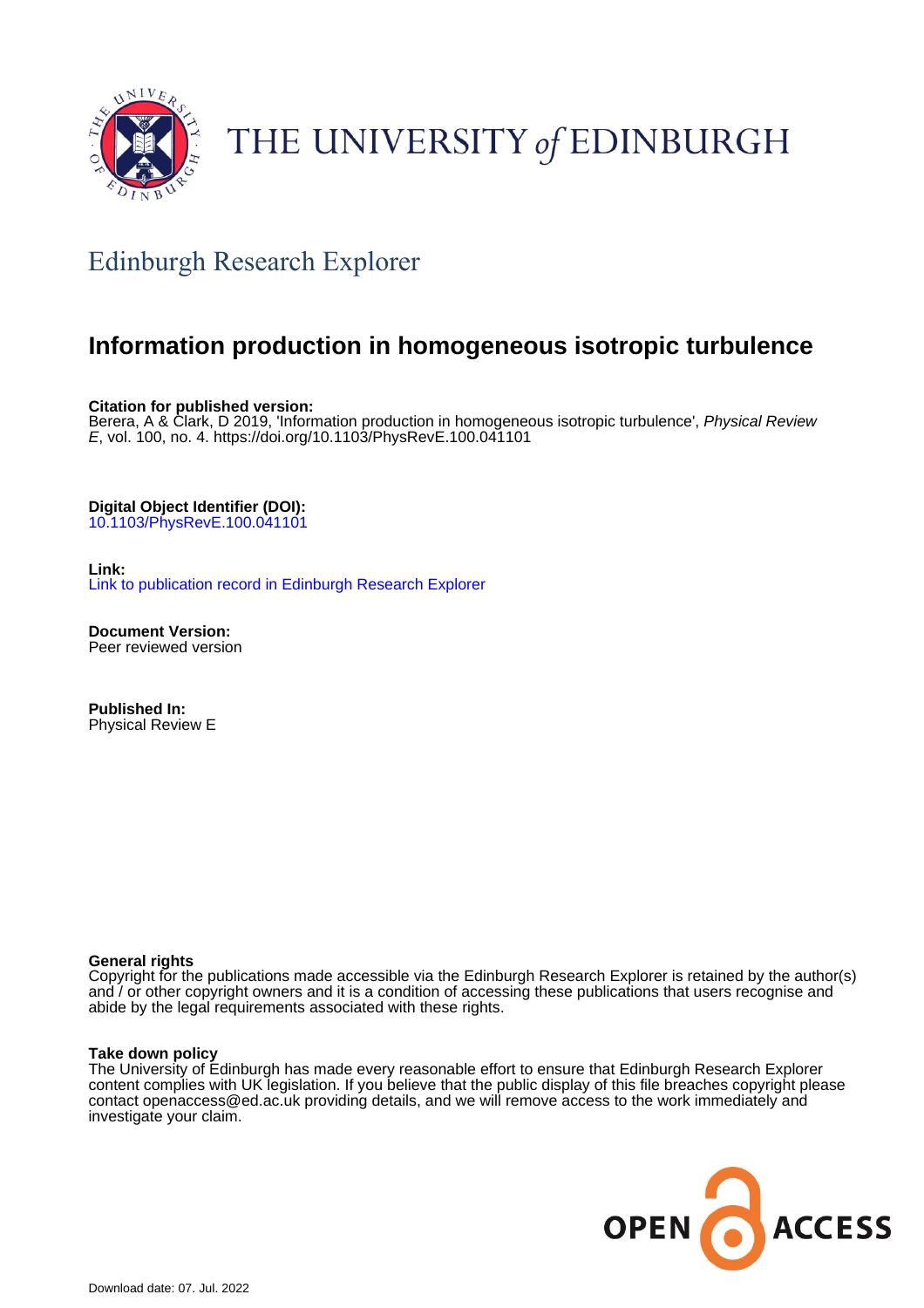# arXiv:1909.03525v2 [physics.flu-dyn] 6 Oct 2019 arXiv:1909.03525v2 [physics.flu-dyn] 6 Oct 2019

### Information production in homogeneous isotropic turbulence

Arjun Berera<sup>1, [∗](#page-1-0)</sup> and Daniel Clark<sup>1, [†](#page-1-1)</sup>

 $1$ School of Physics and Astronomy, University of Edinburgh, JCMB,

Kings Buildings, Peter Guthrie Tait Road EH9 3FD, Edinburgh, United Kingdom.

(Dated: October 8, 2019)

We study the Reynolds number scaling of the Kolmogorov-Sinai entropy and attractor dimension for three dimensional homogeneous isotropic turbulence through the use of direct numerical simulation. To do so, we obtain Lyapunov spectra for a range of different Reynolds numbers by following the divergence of a large number of orthogonal fluid trajectories. We find that the attractor dimension grows with the Reynolds number as  $\mathbb{R}e^{2.35}$  with this exponent being larger than predicted by either dimensional arguments or intermittency models. The distribution of Lyapunov exponents is found to be finite around  $\lambda \approx 0$  contrary to a possible divergence suggested by Ruelle. The relevance of the Kolmogorov-Sinai entropy and Lyapunov spectra in comparing complex physical systems is discussed.

PACS numbers: 47.27.Gs, 05.45.-a, 47.27.ek

One of the most striking features of turbulent fluid flows is their seemingly random and unpredictable nature. However, since such fluids are described by the Navier-Stokes equations, which are entirely deterministic in nature, their motion cannot be truly random. In reality, turbulent flows exhibit what is commonly referred to as deterministic chaos [\[1,](#page-5-0) [2\]](#page-5-1). The time evolution of such systems is characterized by an extreme sensitivity to initial conditions which has profound consequences for their predictability.

Studying turbulence through the lens of chaos theory and the related, but wider encompassing, area of dynamical systems theory has its roots in the seminal work of Ruelle and Takens [\[3\]](#page-5-2) alongside that of Lorenz [\[4\]](#page-5-3). This approach differs from the more standard statistical approach [\[5\]](#page-5-4) in the sense that, instead of considering averaged properties of flows, we consider the properties of individual trajectories in a suitably defined state space of the system. Through such methods, a diverse range of problems in fluid dynamics have been studied including in weather and atmospheric predictability [\[6–](#page-5-5)[8\]](#page-5-6), as well as for the solar wind and other magneto-hydrodynamic systems [\[9–](#page-5-7)[12\]](#page-5-8).

A central theme for a large proportion of the literature investigating the chaotic properties of homogeneous isotropic turbulence (HIT) is the concept of the Lyapunov exponents. Put briefly, these exponents describe the rate of exponential stretching and contracting in the state space and are thus intimately related to the aforementioned sensitivity to initial conditions. For a given system, there exist as many Lyapunov exponents as degrees of freedom, which for real world Eulerian fluid turbulence is presumably infinite. To date the majority of such work, at least in the case of direct numerical simulation (DNS), has been concerned with the calculation of only the largest Lyapunov exponent [\[13,](#page-5-9) [14\]](#page-5-10). It is, however, possible to compute multiple exponents, leading to a partial Lyapunov spectrum, to obtain a more in-depth understanding of the chaotic properties of the system. Moreover, if all positive exponents are calculated, the Kolmogorov-Sinai (KS) entropy [\[15,](#page-5-11) [16\]](#page-5-12), which quantifies the rate of information production, can be estimated.

This paper presents a systematic study of the KS entropy for homogeneous isotropic fluid turbulence providing, to our knowledge, the most precise measurement to date. Using DNS to study the exact evolution of the Navier-Stokes equations, we test a Reynolds number scaling relation derived by Ruelle [\[17\]](#page-5-13). As such, our results are only limited by the resolution of our simulations and the enormous computational cost of these measurements. Unfortunately, this restricts us to a limited range of Reynolds numbers and thus the applicability to fully turbulent flows is not yet conclusive. The results in this work also offer one of the first numerically rigorous tests of the various mathematical relations and conjectures in the literature associated with the KS entropy. Moreover, these results provide a benchmark for comparing against approximate numerical methods for computing the KS entropy.

It is of additional interest to compare the entropy scaling presented in this paper to that seen in condensed matter [\[18\]](#page-5-14) and quantum field theoretic systems [\[19,](#page-5-15) [20\]](#page-6-0). Indeed, if a similar scaling with a suitably defined control parameter is observed, then through Ornstein's isomorphism theorem [\[21\]](#page-6-1) there may exist connections at the level of information production between these seemingly disparate systems. This approach strips away the qualitative features that may distinguish different systems of complexity and reduces them all to a common set of quantitative measures that can be systematically cross compared. Such an approach could be beneficial in utilizing theoretical knowledge for one type of system to understand another with similar information theoretic content, and likewise for transfer of applications between such related systems. To develop such a program, a key

<span id="page-1-0"></span><sup>∗</sup>Electronic address: [ab@ph.ed.ac.uk](mailto:ab@ph.ed.ac.uk)

<span id="page-1-1"></span><sup>†</sup>Electronic address: [daniel-clark@ed.ac.uk](mailto:daniel-clark@ed.ac.uk)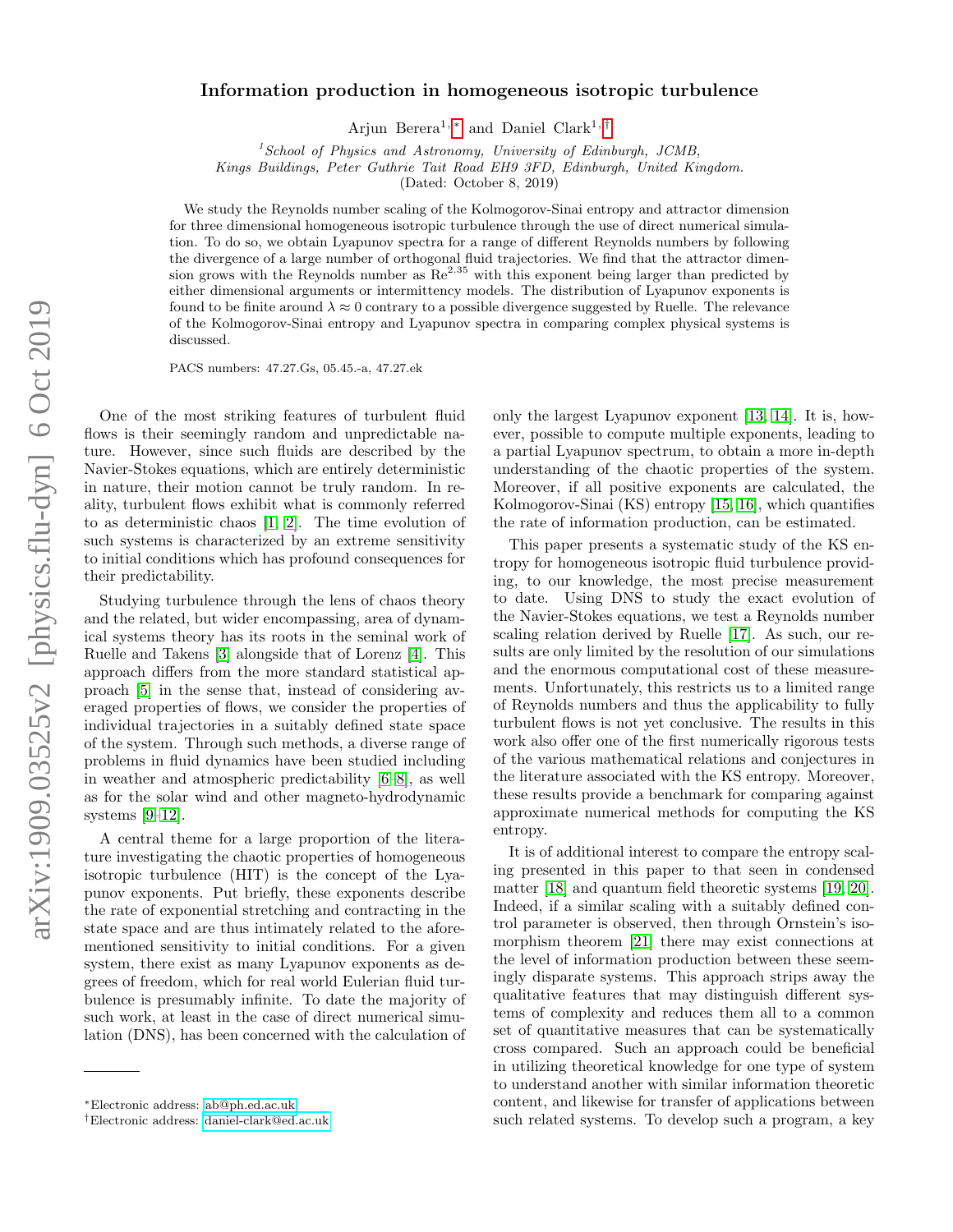step is to have good measurements of the Lyapunov spectra and KS entropy for a diverse set of complex systems. HIT is one such benchmark system, and another purpose of this paper is to provide this measurement for it. For a detailed discussion of such ideas see [\[22\]](#page-6-2).

Previous studies in this area have typically relied on employing methods to reduce the number of degrees of freedom, for example by using shell models [\[23](#page-6-3)[–25\]](#page-6-4) or highly symmetric flows [\[26\]](#page-6-5). For the case of DNS there has, however, been far less work completed in this area, presumably due to the high computational cost. Nonetheless, a small number of low resolution studies have been conducted, although these were focused primarily on estimating the dimension of the attractor for the flow [\[27,](#page-6-6) [28\]](#page-6-7). Even at the low Reynolds numbers achieved in these studies, the dimension of the attractor, and by extension the number of positive Lyapunov exponents, is in the order of hundreds. Hence, HIT is a distinctly high dimensional chaotic system and methods used for low dimensional systems are likely to give poor estimates of both the KS entropy and the attractor dimension [\[29\]](#page-6-8).

Theoretical predictions for the KS entropy in HIT are typically mathematically complex. One of the most notable of these predictions was proposed by Ruelle [\[17\]](#page-5-13), which can be simplified if we ignore the effects of intermittency. This assumes the energy dissipation takes its average value everywhere in the flow, and works in the framework of Kolmogorov's 1941 theory (K41) [\[30\]](#page-6-9). In doing so, we come to the relation for the KS entropy,  $h_{KS}$ , in HIT

$$
h_{KS} \sim \frac{1}{\tau_{\eta}} \left(\frac{L}{\eta}\right)^3 \sim \frac{1}{T} Re^{\frac{11}{4}}.
$$
 (1)

Here, the Kolmogorov microscale is given by  $\eta = (\nu^3/\varepsilon)^{\frac{3}{4}}$ and the corresponding timescale by  $\tau_{\eta} = (\nu/\varepsilon)^{\frac{1}{2}}$  in which  $\nu$  and  $\varepsilon$  are the viscosity and energy dissipation respectively. The integral length scale,  $L =$  $(3\pi/4E)$   $\int dk E(k)/k$ , gives the size of the largest eddies in the flow [\[5\]](#page-5-4) and  $\text{Re} = UL/\nu$  is then the integral scale Reynolds number, where  $U$  is the rms velocity. Finally, the large eddy turnover time is defined as  $T = L/U$ .

Deviations from K41 have been well studied in the literature [\[31–](#page-6-10)[34\]](#page-6-11), with both intermittency and finite Reynolds number effects claimed to be possible causes [\[35–](#page-6-12)[38\]](#page-6-13). In studies of the maximal Lyapunov exponent [\[13,](#page-5-9) [14\]](#page-5-10) for HIT, different scaling behavior than that predicted by both K41 [\[39\]](#page-6-14) and the multi-fractal model [\[40\]](#page-6-15) was observed. As such, exact agreement with this simplified prediction for the KS entropy would be very unexpected, and indeed our results also display a conflicting scaling behavior.

In order to conduct a model-independent test of this prediction, we perform DNS of the incompressible Navier-Stokes equations, using a fully dealiased pseudospectral code [\[41\]](#page-6-16) in a periodic box of side length  $2\pi$ ,

$$
\partial_t \mathbf{u} + \mathbf{u} \cdot \nabla \mathbf{u} = -\nabla P + \nu \nabla^2 \mathbf{u} + \mathbf{f},
$$
  

$$
\nabla \cdot \mathbf{u} = 0.
$$
 (2)

Here  $\boldsymbol{u}$  and  $\boldsymbol{P}$  are the fluid velocity and pressure fields respectively and  $f$  is an external forcing defined as

$$
\boldsymbol{f}(\boldsymbol{k},t) = \begin{cases} (\varepsilon/2E_f)\boldsymbol{u}(\boldsymbol{k},t) & \text{if } 0 < k \le k_f, \\ 0 & \text{else,} \end{cases} \tag{3}
$$

where  $E_f = \int_0^{k_f} dk E(k)$  is the energy in the forcing band. The main advantages of this form of forcing are that it allows for the energy dissipation,  $\varepsilon$ , to be set exactly and, since it simply feeds the velocity field back into itself, it does not introduce a stochastic element to the system. In all cases we have set  $\varepsilon = 0.1$ .

In this work we take the KS entropy to be given, as is standard [\[2\]](#page-5-1), by the sum of positive Lyapunov exponents

$$
h_{KS} = \sum_{\lambda_i > 0} \lambda_i. \tag{4}
$$

As such, we need to measure a number of exponents for each case. This leads to various difficulties: a priori we do not know ahead of time the number of positive exponents, the method used to obtain exponent values requires many iterations for averaging, and each exponent requires the simultaneous integration of another velocity field. Consequently, the computational cost involved in computing the KS entropy for fully resolved turbulent flows is high, and indeed we will show that even at moderate Re the number of positive exponents is in the thousands.

We make use of the algorithm proposed by Benettin [\[42\]](#page-6-17) in order to measure a large number of exponents, which we will briefly summarize here. After allowing time for the flow to reach steady state, we make M copies, labelled  $u_i$ ,  $i = 1...M$ , of the reference velocity field,  $u_0$ . Each copy is then perturbed using a Gaussian vector field with zero mean and a variance of size  $\delta_0$ , chosen such that the perturbation may be considered infinitesimal. To measure the exponents we use the finite time Lyapunov exponent (FTLE) method [\[2\]](#page-5-1) and track the growth of the difference fields  $\delta_i(t) = u_i - u_0$ , rescalling the difference to its original size at time intervals of  $\Delta t$ 

$$
\boldsymbol{u_i(k,\Delta t)} = \boldsymbol{u_0(k,\Delta t)} + \frac{\boldsymbol{u_i(k,\Delta t)} - \boldsymbol{u_0(k,\Delta t)}}{\delta_0}, \quad (5)
$$

such that each perturbation continues to grow in the correct direction. The FTLEs are then given by

$$
\gamma_i(\Delta t) = \frac{1}{\Delta t} \ln \left( \frac{|\delta_i(\Delta t)|}{\delta_0} \right),\tag{6}
$$

and the Lyapunov exponents  $\lambda_i$  are found by averaging over many iterations. As it stands, this algorithm will simply measure the largest Lyapunov exponent  $M$  times, due to a tendency for all difference fields to align along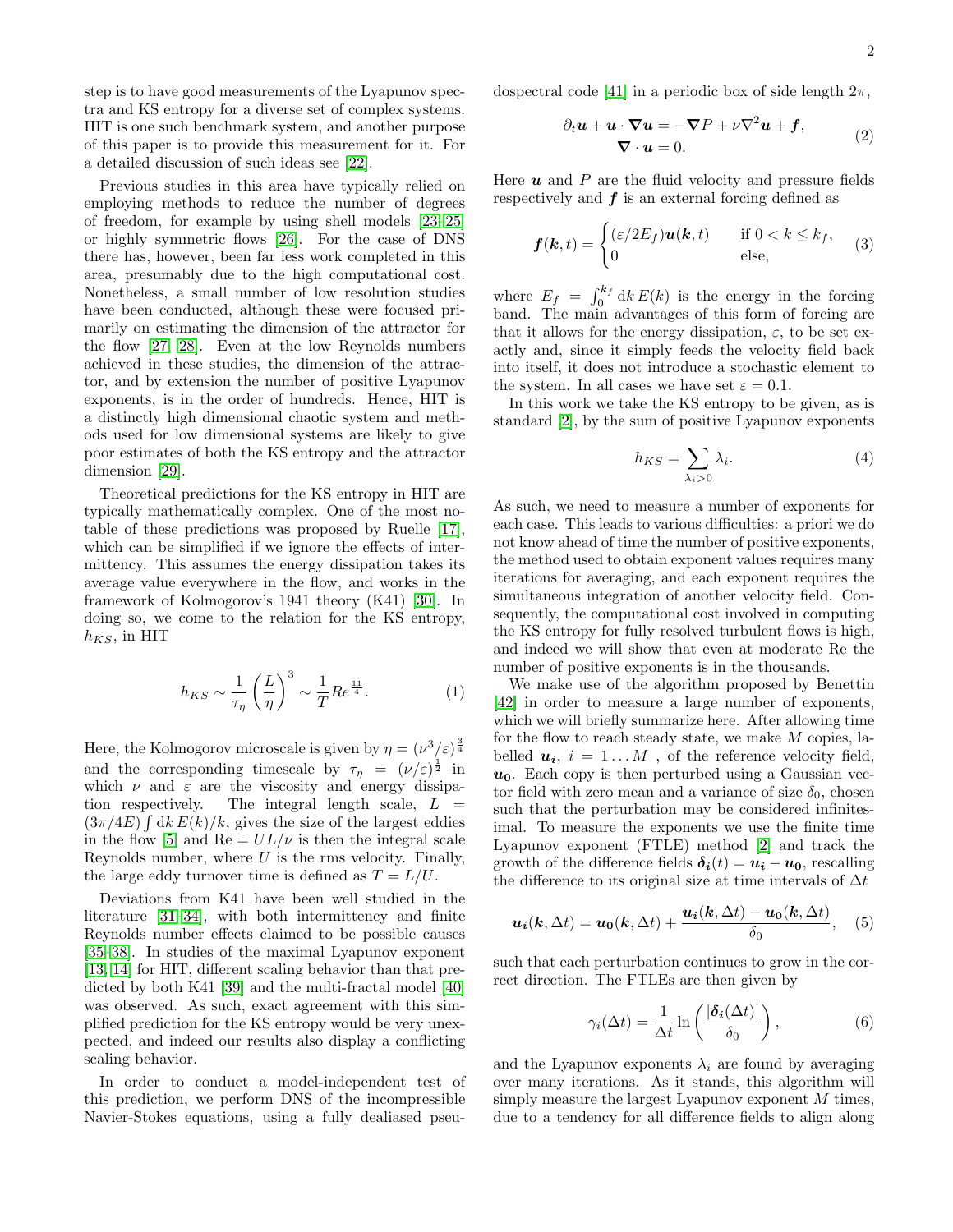

<span id="page-3-1"></span>FIG. 1: The main plot shows Re vs  $h_{KS}T$  with the fit  $0.0008\text{Re}^{2.65}$  as a dashed black line. To improve clarity, errors are not shown on this log-log scale.

the direction of the state space associated with this exponent. To prevent this, we make use of the modified Gram-Schmidt algorithm to orthogonalize the  $\delta_i$  after each measurement of the  $\gamma_i$ . By repeating this procedure for an infinite number of iterations, the exponents would become ordered such that  $\lambda_1 > \lambda_2 > \cdots > \lambda_M$ . In our results, due to the finite number of iterations, the spectra are not monotonically decreasing, but reasonable ordering is achieved as in [\[28\]](#page-6-7). This can also be seen in figure [2.](#page-3-0) Due to this ordering property, we can ensure we have obtained all the positive exponents for the system by choosing  $M$  such that a tail of negative exponents persist after averaging. The number of operations in the orthogonalization step scales with  $M^2$  and thus quickly becomes computationally prohibitive.

Our results span a range from Re  $\approx 50$  to Re  $\approx 212$ . Unfortunately, the number of positive exponents scales so quickly it would take excessive computational effort to explore higher Re flows. To guarantee our data-sets are fully resolved, we maintain a minimum of  $k_{\text{max}}\eta \geq 1.25$ , where  $k_{\text{max}}$  is the maximum wavenumber in the simulation determined by dealiasing using the two-thirds rule [\[43\]](#page-6-18). As such, runs were performed on grids ranging from  $48<sup>3</sup>$  to  $150<sup>3</sup>$  collocation points. In doing so, we can be confident that the small scales of the flow are adequately resolved. This is a non-trivial requirement for such a study, as it was observed in [\[28\]](#page-6-7) that the number of positive exponents measured can be underestimated if the resolution used is too low. After non-dimensionalizing the KS entropy by multiplying by the large-eddy turnover time, we find our data is well fit by a power law of the form  $h_{KS}T = C\text{Re}^{\alpha}$ . A plot of this scaling behavior is shown in figure [1.](#page-3-1) The exponent is found to take the value  $\alpha = 2.65 \pm 0.06$  with the constant given by  $C = 0.0008 \pm 0.0002.$ 

Previous studies using shell models [\[24,](#page-6-19) [25\]](#page-6-4) found the Re scaling behavior for both the maximal Lyapunov ex-



<span id="page-3-0"></span>FIG. 2: Lyapunov spectra for Re =  $90(\triangle)$ , 123(◦), 153(□) and  $212(x)$  rescaled by  $h_{KS}$  and the number of positive exponents, N. Using this normalization, Lyapunov spectra measured at different Re are shown to collapse onto the same curve, indicating a scaling property.

ponent and the KS entropy to be the same and to follow the K41 prediction of  $\text{Re}^{0.5}$  at odds with what is observed in our DNS. Meanwhile, using a multi-affine field [\[44\]](#page-6-20), it is shown that the space-time entropy of the entire velocity field should scale according to the simplified prediction we are considering here. The reason for the large discrepancy between these results is well elucidated in [\[45\]](#page-6-21), where on dimensional grounds they find the shell model result corresponds to measurement of the velocity at a single point, whilst the Ruelle result is for the KS entropy of the entire field. Since in our DNS we study the Lyapunov exponents for the entire velocity field, the Ruelle entropy result is the appropriate prediction for this work.

Our data shows the Re scaling exponent is less than expected when following the simplified prediction, although only slightly. Intermittency is often invoked to explain such differences, however, the multi-fractal model predicted deviations [\[46,](#page-6-22) [47\]](#page-6-23) in the opposite direction than that observed in DNS [\[13,](#page-5-9) [14\]](#page-5-10) for the related largest Lyapunov exponent. As such, it is hard to make the claim that this is an adequate explanation for our results, although we cannot rule it out definitively. Another possible interpretation is that the discrepancy is due to finite Re effects. This is an attractive hypothesis, considering the modest Re values achieved, and indeed the K41 scaling is predicated on the existence of an inertial range, which will be limited in these simulations.

Beyond the Re scaling of the KS entropy there are also conjectures related to the shape of the Lyapunov spectrum for fluid turbulence. The main question raised is related to the distribution of exponents about  $\lambda \approx 0$ , and whether or not it diverges around this point [\[48\]](#page-6-24). In the  $\beta$ -model of turbulence, which attempts to extend the K41 theory to account for intermittency, the spectrum of exponents can become singular at  $\lambda \approx 0$  [\[17\]](#page-5-13). This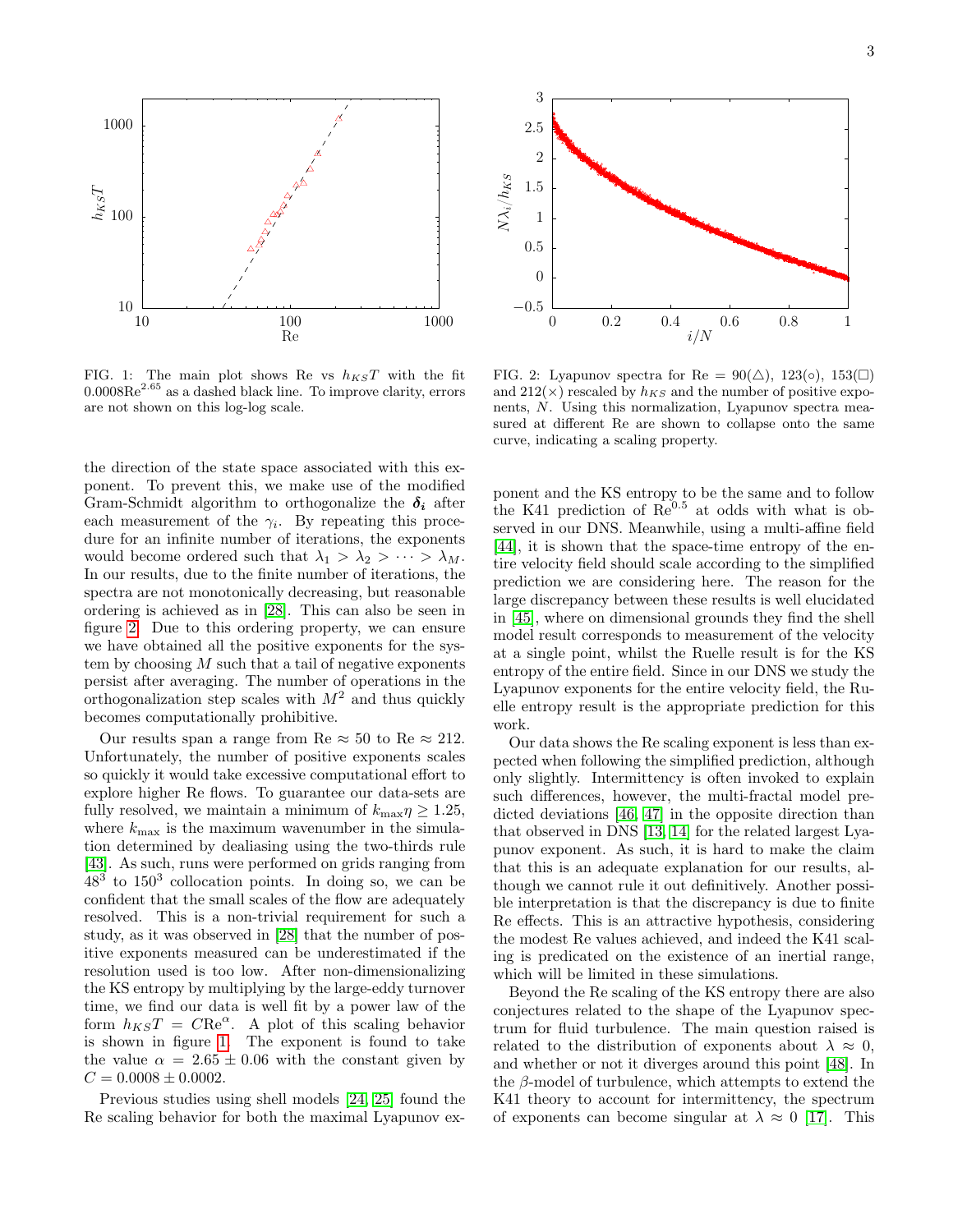

<span id="page-4-0"></span>FIG. 3: Lyapunov spectra normalized by  $h_{KS}$  and the (estimated) attractor dimension D. The inset shows the same plot zoomed in on the region around  $\lambda \approx 0$ , highlighting the lack of divergence. The spectrum represented by  $\triangle$  is normalized using a directly computed dimension whilst the other cases use dimensions estimated from this.

simple fractal model has since been superseded by the multi-fractal model, but to our knowledge there does not exist a prediction for the distribution using this theory. Measurements of the spectrum in shell models seemed to confirm this divergence [\[24\]](#page-6-19), however, this was later suspected to be the result of the discretization in wavenum-ber space [\[49\]](#page-6-25), which is also present in the  $\beta$ -model.

For the range of Re tested in our DNS results there is no singularity in the Lyapunov spectra at  $\lambda \approx 0$ . To demonstrate this, we will need to obtain an estimate for the dimension of the attractor underlying the flow at each Re. Firstly, in order to make a sufficient estimate, we relate the attractor dimension to the Lyapunov exponents via the Kaplan-Yorke conjecture [\[50\]](#page-6-26). To do so, we require the integer  $j$  such that

$$
\sum_{i=0}^{j} \lambda_i \ge 0, \quad \text{and} \quad \sum_{i=0}^{j+1} \lambda_i < 0,\tag{7}
$$

and the attractor dimension is then

$$
D = j + \frac{\sum_{i=0}^{j} \lambda_i}{|\lambda_{j+1}|}.
$$
 (8)

Clearly, this requires far more exponents to be obtained than for the KS entropy calculation, meaning the computational cost becomes unfeasible at relatively low Re. Secondly, following [\[28\]](#page-6-7), we can identify an Re scaling behavior for the shape of the Lyapunov spectra in the region of positive exponents, which allows us to estimate the dimension of the higher Re cases. This can be seen in figure [2](#page-3-0) and if we consider the Re as a control parameter for the system, then this scaling is also seen in other systems of differential equations [\[51,](#page-6-27) [52\]](#page-6-28). Due to 0.2<br>  $\frac{1}{3}$   $\frac{1}{3}$   $\frac{1}{4}$   $\frac{1}{5}$   $\frac{1}{100}$ <br>  $\frac{1}{100}$ <br>  $\frac{1}{3}$   $\frac{1}{2}$   $\frac{1}{3}$   $\frac{1}{4}$   $\frac{1}{5}$   $\frac{1}{6}$ <br>
FIG. 3: Lyapunov spectra normalized by  $h$  s and the (esti-FIG. 4:<br>
anated) attractor dim



FIG. 4: Plot of Re against the number of positive exponents N. The dashed line shows the fit to the data of  $0.008Re^{2.35}$ 

we can take the attractor dimension to be proportional to the number of positive exponents. Explicitly, if we have one case where we know the attractor dimension,  $D_1$ , for a given Re value which has  $N_1$  positive exponents, then for any other Re we can estimate the attractor dimension as  $D_i \approx (N_i/N_1)D_1$ , even if we only know  $N_i$ .

For a small subset of cases at lower Re, it is computationally feasible to measure enough exponents to make use of the Kaplan-Yorke dimension formula. Using these directly measured dimensions, we then estimate the attractor dimension for the higher Re cases. We find that in our  $\text{Re} \approx 212$  simulation the attractor dimension is  $D \approx 5704$ . This result highlights that HIT is in a class of extremely high dimensional systems, even when compared to other chaotic fluid systems, such as Rayleigh-Bernard convection [\[53\]](#page-6-29). Finally, in figure [3](#page-4-0) we present a different method of normalizing the spectra, this time using the estimated dimensions rather than the total number of positive exponents. This normalization was used in [\[24\]](#page-6-19) to provide evidence of a divergence in the Lyapunov spectra around  $\lambda \approx 0$  for a shell model. Therefore, as we set out to demonstrate for the case of the full evolution of the Navier-Stokes equations, as studied in our DNS, figure [3](#page-4-0) shows no such divergence at this point across a range of different Re values.

We now turn to the scaling behavior for the number of positive exponents,  $N$ , with Re. Due to the shape similarity of the Lyapunov spectra, this scaling is also indicative of that for the attractor dimension, and hence the number of active degrees of freedom in the flow. Theoretically, the standard scaling for K41, based on purely dimensional grounds, was given by Landau and Lifshitz [\[54\]](#page-6-30) and gives  $N \sim \text{Re}^{\frac{9}{4}}$ . A number of additional mathematically derived estimates for the attractor dimension scaling have also been proposed [\[55,](#page-6-31) [56\]](#page-6-32), which predict scalings of  $\text{Re}^3$  and  $\text{Re}^{\frac{18}{5}}$  respectively. There also exists a prediction which makes use of the multi-fractal model for intermittency, where the scaling exponent is found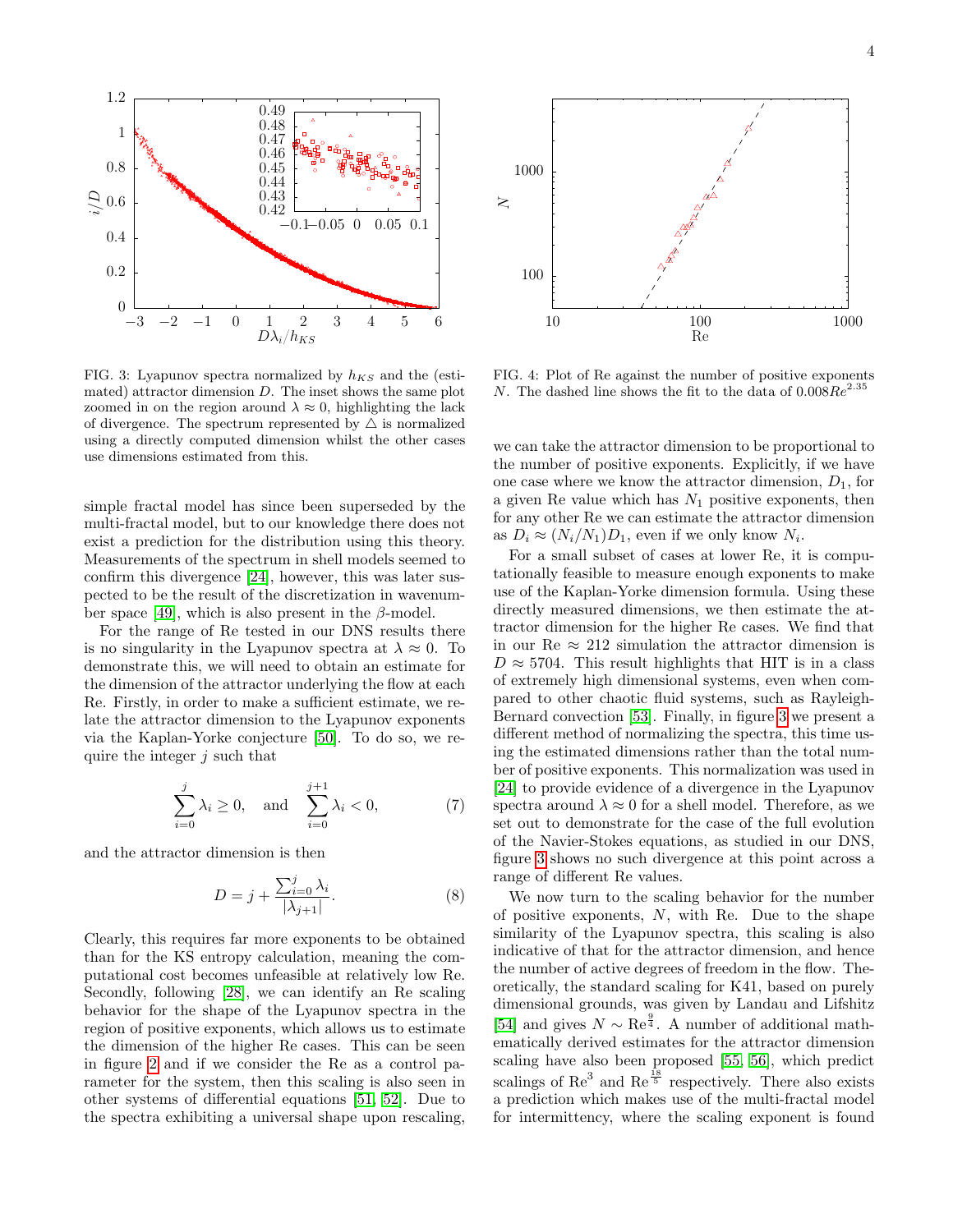to be slightly less than the K41 value [\[57\]](#page-6-33). Remarkably, the estimate made on dimensional grounds is closest to what is observed in our DNS data, where we find the best fit to be of the form  $N = b\text{Re}^{\gamma}$  with  $\gamma = 2.35 \pm 0.05$ and  $b = 0.008 \pm 0.002$ . Thus, our data suggests that the number of positive exponents, and therefore the attractor dimension, grows with Re at a rate slightly faster than the Landau estimate. This result is in line with the findings in [\[13,](#page-5-9) [14\]](#page-5-10) concerning the largest Lyapunov exponent, whereby the correction to the K41 result is in the opposite direction when compared to the multifractal model value. As such, this suggests that if intermittency corrections are responsible for the deviations for K41 scaling seen here, then a different intermittency model, which captures the behavior seen in our results, is needed.

If we consider that the number of operations in a DNS grows as  $\text{Re}^3$  then the scaling of N suggests that, as a lower bound, upon doubling Re,  $2^{5.35} \approx 40$  times more operations are needed to measure the entropy. Thus, at present, the results in this study are on the limit of what is computationally possible.

To summarize, we have shown that in HIT the KS entropy exhibits a scaling law of the form  $h_{KS}T\sim \text{Re}^{2.65}$ and this exponent is less than that predicted using the K41 theory. Further to this, Ruelle raised a question [\[17\]](#page-5-13) concerning the distribution of Lyapunov exponents in fluid turbulence and a possible divergence around  $\lambda \approx 0$ . Our results demonstrate that the Lyapunov spectrum for the incompressible periodic Navier-Stokes equations at the Re studied do not exhibit a divergence at this point. Moreover, we identify a Re independent shape of the spectra, allowing us to conjecture that there is no divergence at any Re. Additionally, we have also investigated the scaling of the number of positive Lyapunov exponents with Re. This, coupled with the Re independent spectra shape, allows us to also estimate the scaling behavior of the attractor dimension. We found that this quantity scales faster than is predicted using K41 physical arguments, and the opposite of what is predicted if intermittency is accounted for via the multi-fractal model. Caution should however be applied given the low Re values that could be studied via this method using current computing power. The nature of these results may exhibit differences to flows at higher Re which will be of interest to study when the requisite computational resources become available.

Through the use of numerical experiment, this study extends the understanding of the links between Eulerian turbulence and deterministic chaos. By utilizing the KS entropy as a measure of information production in HIT, it may also be possible to make a connection from HIT to information theory and related areas such as algorithmic complexity [\[58\]](#page-6-34), which we will examine in future investigations. Further to this, through the work of Ornstein [\[21\]](#page-6-1), all systems satisfying certain technical conditions with the same KS entropy are isomorphic to each other. Following this line of argument, it may then be possible that other physical systems and HIT are in fact related at the level of information production. The results presented in this paper may then be relevant to a wide range of chaotic systems. In particular, the idea that other strongly coupled systems may be connected to HIT is already being explored through the ADS/CFT fluidgravity correspondence [\[59\]](#page-6-35), which may have a counterpart in information theory.

### Acknowledgments

This work used the Cirrus UK National Tier-2 HPC Service at EPCC [\[60\]](#page-6-36) funded by the University of Edinburgh and EPSRC (EP/P020267/1). A.B. acknowledges funding from the U.K. Science and Technology Facilities Council. D.C. is supported by the University of Edinburgh.

- <span id="page-5-0"></span>[1] T. Bohr, M. H. Jensen, G. Paladin, and A. Vulpiani, Dynamical systems approach to turbulence (Cambridge University Press, 2005).
- <span id="page-5-1"></span>[2] E. Ott, Chaos in dynamical systems (Cambridge University Press, 2002).
- <span id="page-5-2"></span>[3] D. Ruelle and F. Takens, Commun. Math. Phys. 20, 167 (1971).
- <span id="page-5-3"></span>[4] E. N. Lorenz, J. Atmos. Sci. 20, 130 (1963).
- <span id="page-5-4"></span>[5] G. K. Batchelor, The theory of homogeneous turbulence (Cambridge University Press, 1953).
- <span id="page-5-5"></span>[6] E. N. Lorenz, Tellus 21, 289 (1969).
- [7] C. E. Leith, J. Atmos. Sci. 28, 145 (1971).
- <span id="page-5-6"></span>[8] C. E. Leith and R. H. Kraichnan, J. Atmos. Sci. 29, 1041 (1972).
- <span id="page-5-7"></span>[9] W. Horton, R. S. Weigel, and J. C. Sprott, Phys. Plasmas 8, 2946 (2001).
- [10] J. Kurths and A. Brandenburg, Phys. Rev. A 44, R3427

(1991).

- [11] W. F. Winters, S. A. Balbus, and J. F. Hawley, Mon. Not. R. Astron. Soc. 340, 519 (2003).
- <span id="page-5-8"></span>[12] R. D. J. G. Ho, A. Berera, and D. Clark, Phys. Plasmas 26, 042303 (2019).
- <span id="page-5-9"></span>[13] A. Berera and R. D. J. G. Ho, Phys. Rev. Lett. 120, 024101 (2018).
- <span id="page-5-10"></span>[14] G. Boffetta and S. Musacchio, Phys. Rev. Lett. **119**, 054102 (2017).
- <span id="page-5-11"></span>[15] Y. Sinai, in Dokl. Akad. Nauk SSSR, Vol. 124 (1959) pp. 768771.
- <span id="page-5-12"></span>[16] A. N. Kolmogorov, in Dokl. Akad. Nauk SSSR, Vol. 119 (1958) pp. 861864.
- <span id="page-5-13"></span>[17] D. Ruelle, Commun. Math. Phys. 87, 287 (1982).
- <span id="page-5-14"></span>[18] G. Mutschke and U. Bahr, Physica D 69, 302 (1993).
- <span id="page-5-15"></span>[19] E. Bianchi, L. Hackl, and N. Yokomizo, J. of High Energy Phys. 2018, 25 (2018).